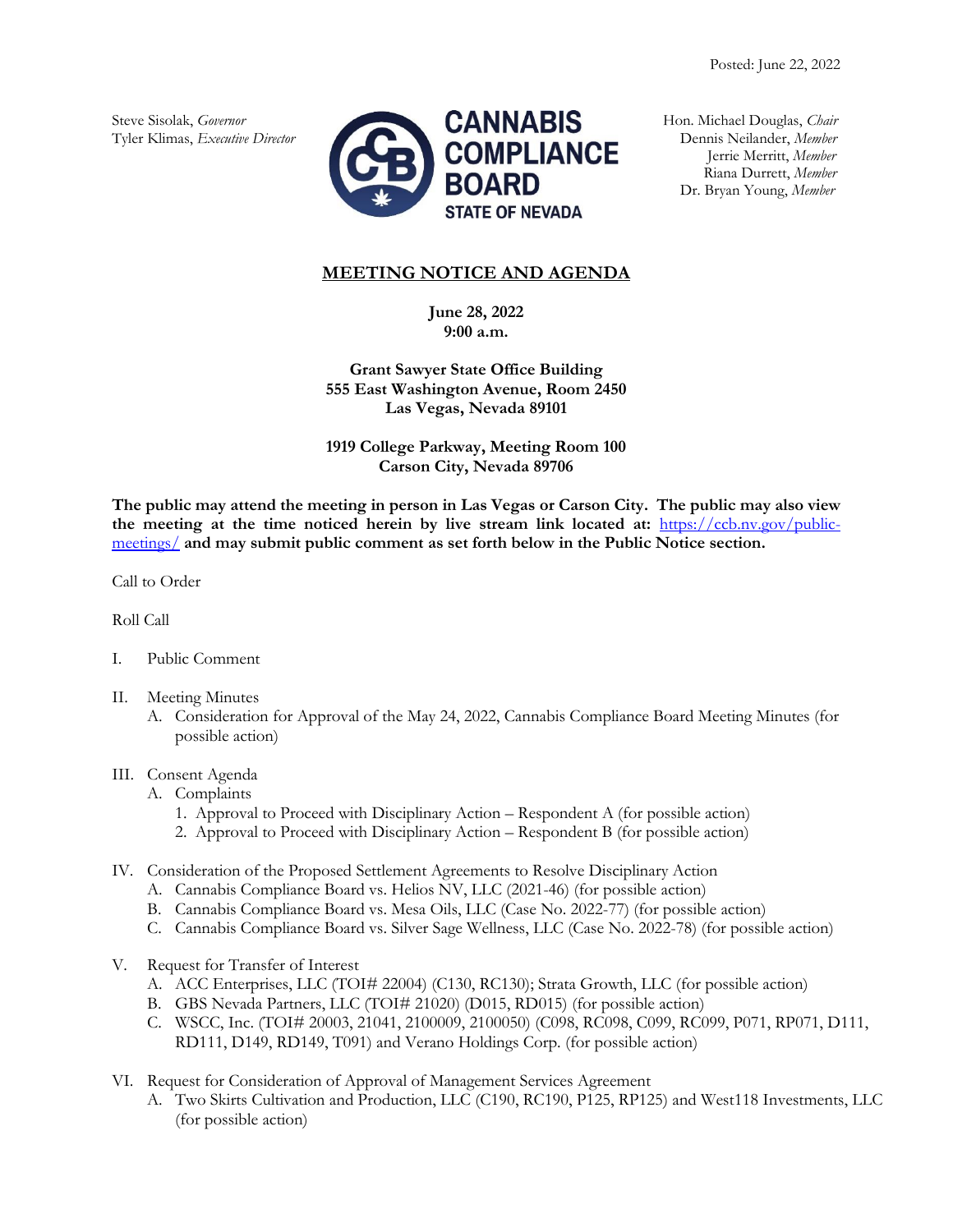- VII. Request for Consideration of Approval of Waiver of NCCR 5.110 Pursuant to NCCR 5.125 A. GFive Cultivation, LLC (TOI# 21073) (C075, RC075) (for possible action)
- VIII.Consideration of Request for Default for Respondent's Failure to Answer or Request a Hearing on the Complaint for Disciplinary Action
	- A. Cannabis Compliance Board vs. Faith Cosby (Case No. 2022-58) (for possible action)
- IX. Consideration of Proposed Adoption, Amendment, and/or Repeal of the Nevada Cannabis Compliance Regulations

#### **Application Regulations**

- A. **Regulation 1. Issuance of Regulations; Construction; Definitions**
	- 1.NCCR 1.051 "Address" defined. (for possible action)
	- 2.NCCR 1.081 "Conditional License" defined. (for possible action)
	- 3.NCCR 1.193 "Prospective License" defined. (for possible action)
- B. **Regulation 5. Licensing, Background Checks, and Registration Cards**
	- 1.NCCR 5.020 Request for applications to operate establishment: Notice by Board; required provisions; time period for submission of applications. (for possible action)
	- 2.NCCR 5.040 Submission of application for a cannabis establishment license. (for possible action)
	- 3.NCCR 5.045 Cannabis consumption lounge final licenses. (for possible action)
	- 4.NCCR 5.050 Request by applicant for ranked application score; request to review scoring information; designation of Board employee to respond to request; maintenance of information in application file. (for possible action)
	- 5.NCCR 5.053 Petition for re-evaluation of suitability by the Board. (for possible action)
	- 6.NCCR 5.055 Selection of social equity applicants. (for possible action)
	- 7.NCCR 5.060 Issuance of license if Board receives less applications than available cannabis establishment licenses for an open application period. (for possible action)
	- 8.NCCR 5.065 Procedure to request a reduction of renewal fees for conditional licenses. (for possible action)
	- 9.NCCR 5.085 Surrender of license if cannabis establishment has not received final inspection; extension of time for final inspection; fee not refundable. (for possible action)

10. NCCR 5.110 Requirements for transfer of all or a portion of ownership interest; reimbursement of costs to Board; notice to Board; disclosure of facts pertaining to representative capacity of certain persons to Board; permission of Board required for registering certain information in the books and records of the cannabis establishment; investigation. (for possible action)

## **Consumption Lounge Regulations**

#### C. **Regulation 1. Issuance of Regulations; Construction; Definitions**

- 1.NCCR 1.197 "Ready-to-consume cannabis product" defined. (for possible action) 2.NCCR 1.222 "Single-use cannabis product" defined. (for possible action)
- D. **Regulation 4. Disciplinary and Other Proceedings Before the Board** 1.NCCR 4.050 Category III Violations. (for possible action) 2.NCCR 4.055 Category IV Violations. (for possible action) 3.NCCR 4.060 Category V Violations. (for possible action)

## E. **Regulation 5. Licensing, Background Checks, and Registration Cards**

- 1.NCCR 5.100 Grounds for denial of issuance or renewal of license; grounds for revocation of license; notice; opportunity to correct situation. (for possible action)
- 2.NCCR 5.150 Categories of registration cards. (for possible action)

## F. **Regulation 6. Production and Distribution of Cannabis**

- 1.NCCR 6.070 Persons authorized on premises; visitor identification badge and other requirements for other persons; maintenance and availability of visitor log. (for possible action)
- 2.NCCR 6.072 Training and instruction required before agent may begin work or service as volunteer. (for possible action)
- 3.NCCR 6.075 Development, documentation and implementation of certain policies and procedures; maintenance and availability. (for possible action)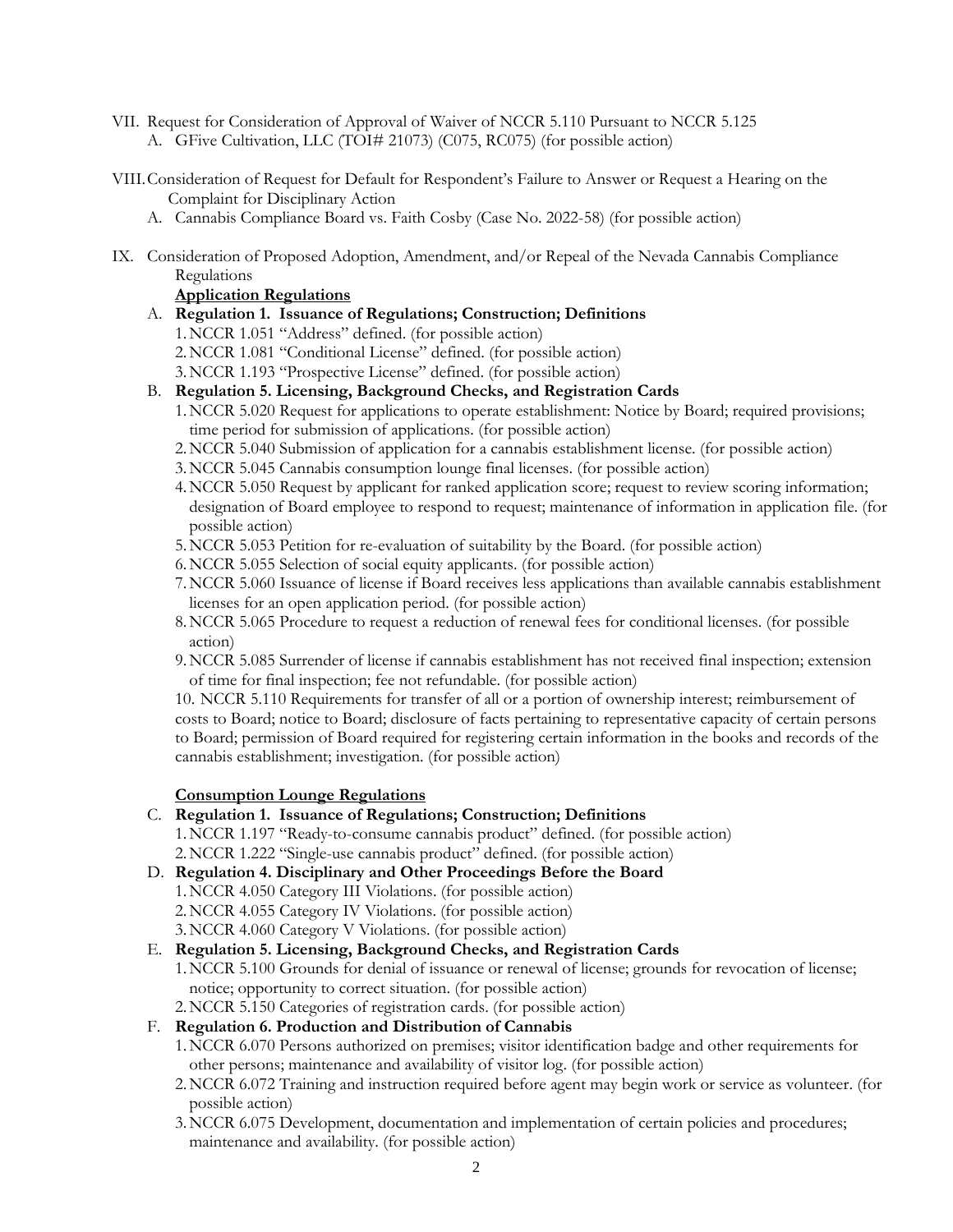- 4.NCCR 6.080 Inventory control system; authorized sources for acquisition of cannabis and cannabis products; duties of establishment if loss incurred; maintenance and availability of documentation. (for possible action)
- 5.NCCR 6.082 Use of seed-to-sale tracking system; payment of fees. (for possible action)
- 6.NCCR 6.085 Required security measures, equipment and personnel; location of outdoor cultivation facility must allow for response by local law enforcement. (for possible action)
- 7.NCCR 6.090 Cleanliness and health of cannabis establishment agents. (for possible action)
- G. **Regulation 9. Production of Cannabis Products**
	- 1.NCCR 9.015 Qualifications and duties of persons responsible for managing facility. (for possible action)
	- 2.NCCR 9.025 Requirements and restrictions on use of non-cannabis ingredients. (for possible action)
	- 3.NCCR 9.030 Protection of products and ingredients from cross-contamination. (for possible action)
	- 4.NCCR 9.035 Use of pasteurized eggs and egg products; cleanliness of equipment, utensils and articles; requirements for temperature controls. (for possible action)
	- 5.NCCR 9.040 Clear marking of potentially hazardous cannabis products; determination of expiration date and shelf life of perishable products. (for possible action)
	- 6.NCCR 9.050 Requirements for sinks and running water. (for possible action)
	- 7.NCCR 9.060 Requirements for materials used in construction of utensils and contact surfaces. (for possible action)
	- 8.NCCR 9.065 Requirements for lighting. (for possible action)
	- 9.NCCR 9.075 Sufficiency of ventilation hood systems and devices. (for possible action)
	- 10. NCCR 9.080 Sufficiency of mechanical ventilation. (for possible action)
	- 11. NCCR 9.085 Surfaces of equipment and utensils: Cleanliness. (for possible action)
	- 12. NCCR 9.090 Surfaces of equipment and utensils: Frequency of and activities requiring cleaning. (for possible action)
	- 13. NCCR 9.095 Surfaces and utensils: Sanitation. (for possible action)
	- 14. NCCR 9.100 Surfaces of cooking and baking equipment and door seals of microwave ovens: Cleanliness. (for possible action)
- H. **Regulation 10. Minimum Good Manufacturing Practices for Cultivation and Preparation of Cannabis and Cannabis Products for Administration to Humans**
	- 1.NCCR 10.015 Cannabis cultivation facility, cannabis production facility and cannabis sales facility: Requirement to have quality control unit. (for possible action)
	- 2.NCCR 10.020 Cannabis cultivation facility, cannabis production facility, cannabis consumption lounge and cannabis sales facility: Adequate ventilation, filtration systems and related equipment required for building. (for possible action)
	- 3.NCCR 10.025 Cannabis cultivation facility, cannabis production facility, cannabis consumption lounge and cannabis sales facility: Establishment of and adherence to written procedures for labeling and packaging materials. (for possible action)
	- 4.NCCR 10.030 Cannabis cultivation facility, cannabis production facility, cannabis consumption lounge and cannabis sales facility: Establishment of and adherence to written procedures for production and process control to assure quality of cannabis and cannabis products; review and approval of procedures; recording and justification of deviation from procedures. (for possible action)
	- 5.NCCR 10.035 Cannabis cultivation facility, cannabis production facility, cannabis consumption lounge and cannabis sales facility: Establishment of and adherence to written procedures for components, product containers and closures. (for possible action)
	- 6.NCCR 10.040 Cannabis cultivation facility, cannabis production facility, cannabis consumption lounge and cannabis sales facility: Appropriateness, cleanliness and maintenance of equipment, utensils and substances; maintenance of records. (for possible action)
	- 7.NCCR 10.045 Cannabis cultivation facility, cannabis production facility, cannabis distributor, cannabis consumption lounge and cannabis sales facility: Requirement to ensure cleanliness of employees and volunteers. (for possible action)
	- 8.NCCR 10.050 Cannabis cultivation facility, cannabis production facility, cannabis distributor, cannabis consumption lounge and cannabis sales facility: Restrictions on salvaging cannabis and cannabis products; maintenance of records. (for possible action)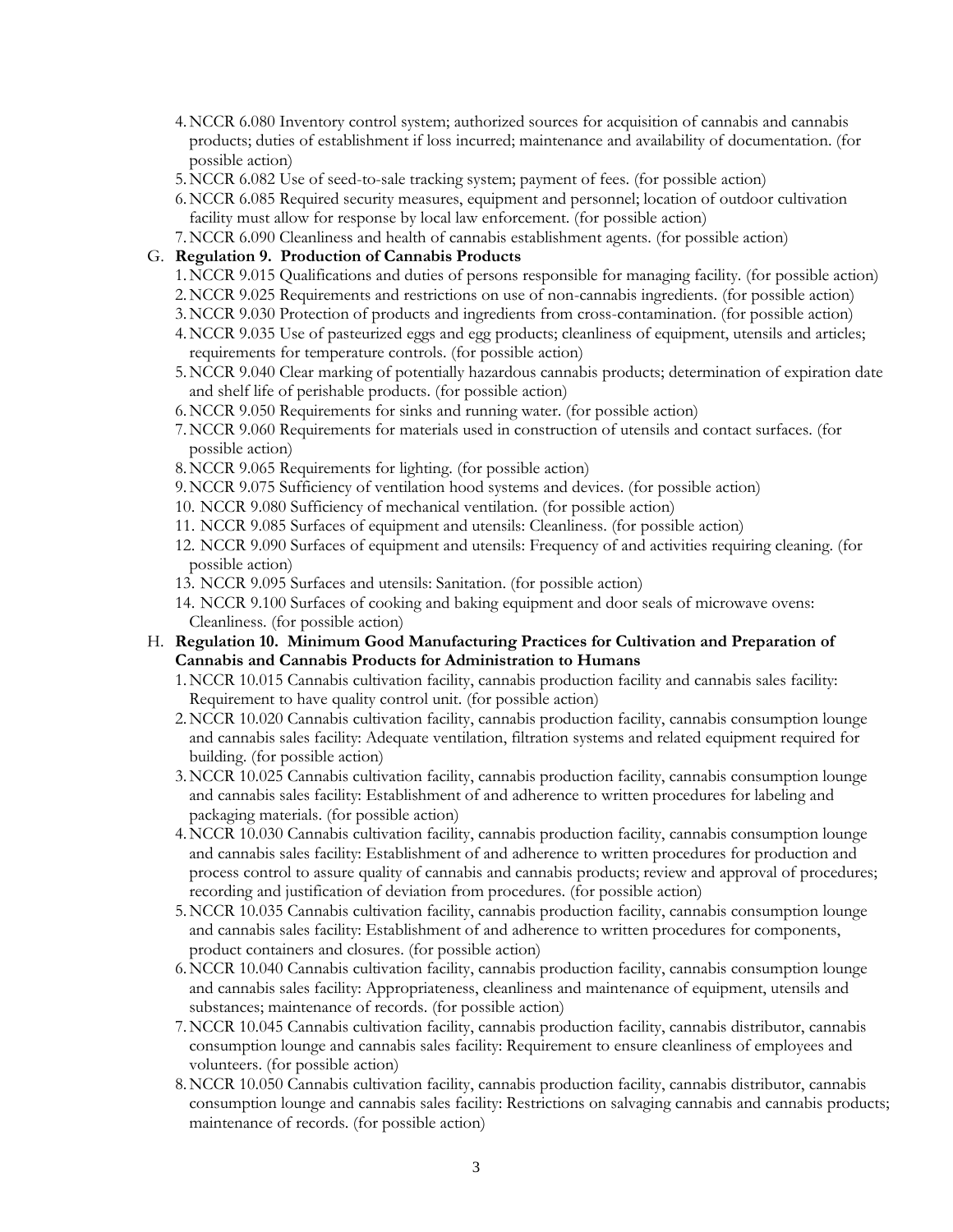#### I. **Regulation 11. Cannabis Independent Testing Laboratory**

- 1.NCCR 11.015 Requirements for cannabis independent testing laboratory to handle, test, or analyze cannabis. (for possible action)
- J. **Regulation 12. Packaging and Labeling of Cannabis Products**
	- 1.NCCR 12.025 Requirements for labeling products "organic." (for possible action)
	- 2.NCCR 12.040 Cannabis sales facility and cannabis consumption lounge: Required labeling of usable cannabis. (for possible action)
	- 3.NCCR 12.045 Cannabis sales facility and cannabis consumption lounge: Required labeling of cannabis products. (for possible action)
	- 4.NCCR 12.050 Cannabis sales facility and cannabis consumption lounge: Required disclosures and warnings. (for possible action)
	- 5.NCCR 12.055 Cannabis cultivation facility, cannabis production facility, cannabis consumption lounge and cannabis sales facility: Required labeling. (for possible action)
	- 6.NCCR 12.060 Cannabis cultivation facility, cannabis production facility, cannabis consumption lounge and cannabis sales facility: Examination of products during finishing operations; collection of representative sample of units; recording of results. (for possible action)

#### K. **Regulation 13. Cannabis Distributors**

- 1.NCCR 13.010 Requirements for wholesale transportation of cannabis and cannabis products. (for possible action)
- **2.**NCCR 13.040 Transportation by cannabis cultivation facility, cannabis production facility, cannabis independent testing laboratory or cannabis sales facility; applicability of provisions relating to distributors. (for possible action)
- L. **Regulation 15. Cannabis Consumption Lounge** (for possible action)
- X. Approvals and Resolutions
	- A. Notice of Final Licensure
		- 1. NuLeaf CLV Dispensary, LLC (D069, RD069) (for discussion only)
- XI. Briefing from the Chair and Executive Director (for discussion only)
- XII. Next Meeting Date: July 26, 2022 (for discussion only)
- XIII.Items for Future Agendas (for discussion only)
- XIV. Public Comment
- XV. Adjournment